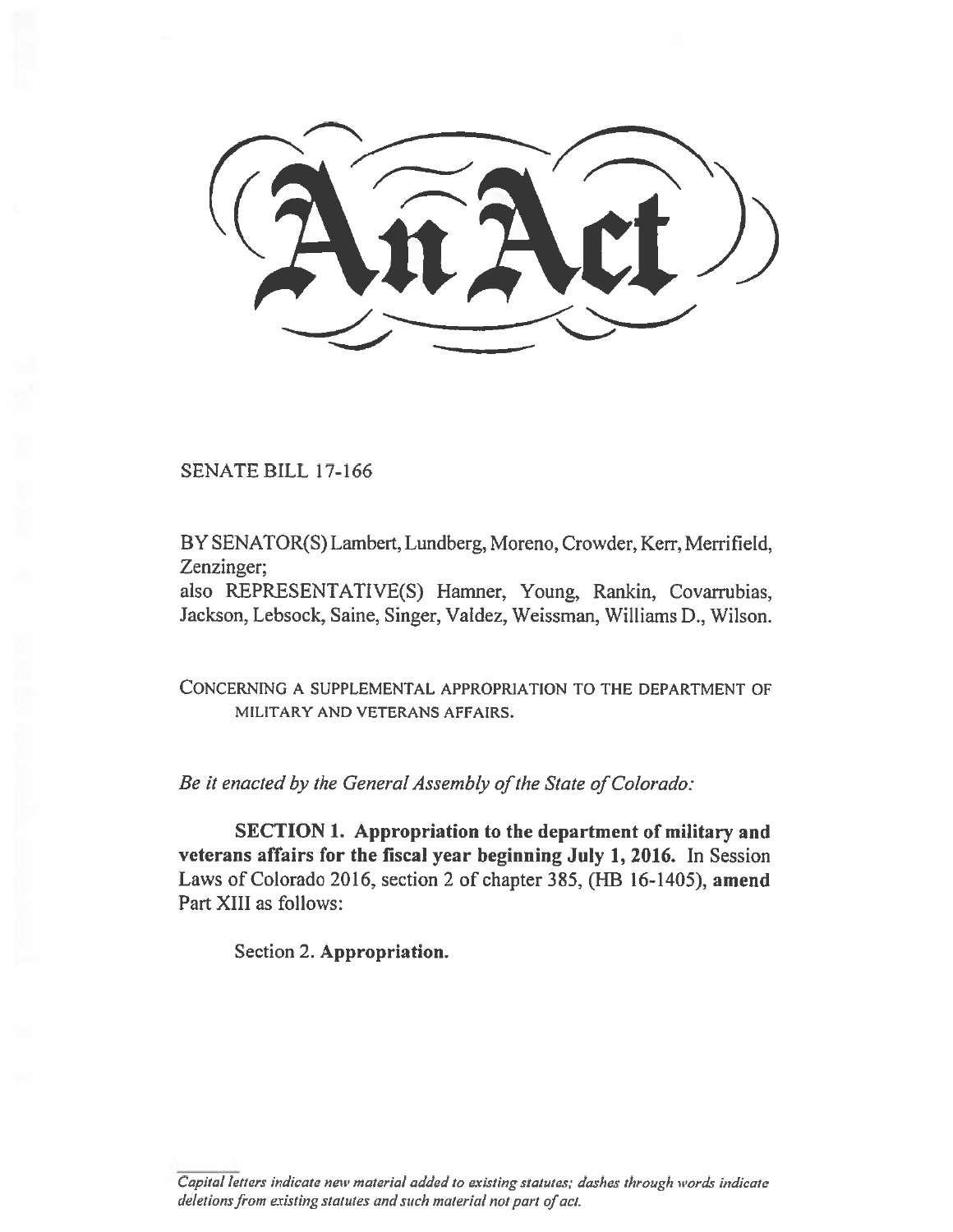|                           |       | <b>APPROPRIATION FROM</b> |                                                |                      |                                       |                         |  |  |  |  |
|---------------------------|-------|---------------------------|------------------------------------------------|----------------------|---------------------------------------|-------------------------|--|--|--|--|
| ITEM &<br><b>SUBTOTAL</b> | TOTAL | GENERAL<br><b>FUND</b>    | <b>GENERAL</b><br><b>FUND</b><br><b>EXEMPT</b> | CASH<br><b>FUNDS</b> | <b>REAPPROPRIATED</b><br><b>FUNDS</b> | FEDERAL<br><b>FUNDS</b> |  |  |  |  |
|                           | Œ     |                           |                                                | ۵                    |                                       |                         |  |  |  |  |

## **PART XIII DEPARTMENT OF MILITARY AND VETERANS AFFAIRS**

## **(1) EXECUTIVE DIRECTOR AND ARMY NATIONAL GUARD**

| <b>Personal Services</b>         | 2,363,240    | 2,111,559 | 4,046*                | $247,635(I)^{b}$ |
|----------------------------------|--------------|-----------|-----------------------|------------------|
|                                  | $(35.3$ FTE) |           |                       |                  |
| Health, Life, and Dental         | 1,018,364    | 349,848   | $15,011$ <sup>a</sup> | $653,505(1)^b$   |
| Short-term Disability            | 14,795       | 5,008     | $237*$                | $9,550(1)^{b}$   |
| S.B. 04-257 Amortization         |              |           |                       |                  |
| <b>Equalization Disbursement</b> | 384,858      | 130,182   | $6,160*$              | $248,516(1)^b$   |
| S.B. 06-235 Supplemental         |              |           |                       |                  |
| <b>Amortization Equalization</b> |              |           |                       |                  |
| Disbursement                     | 380,849      | 128,826   | 6,096                 | $245,927(1)^b$   |
| Salary Survey                    | 47,045       | 21,793    | $1,191$ <sup>*</sup>  | $24,061(l)^{b}$  |
| Shift Differential               | 23,665       |           |                       | $23,665(1)^b$    |
| Workers' Compensation            | 101,393      | 34,880    |                       | $66,513(1)^b$    |
| <b>Operating Expenses</b>        | 2,368,635    | 1,480,930 | $46,000^{\circ}$      | $841,705(1)^b$   |
| <b>Information Technology</b>    |              |           |                       |                  |
| Asset Maintenance                | 22,372       | 22,372    |                       |                  |
| Legal Services for 110 hours     | 10,456       | 10,456    |                       |                  |
| Payment to Risk                  |              |           |                       |                  |
| Management and Property          |              |           |                       |                  |
| Funds                            | 129,598      | 129,598   |                       |                  |
| Vehicle Lease Payments           | 58,830       | 58,830    |                       |                  |
| <b>Leased Space</b>              | 44,978       | 44,978    |                       |                  |
| Capitol Complex Leased           |              |           |                       |                  |
| Space                            | 49,882       | 49,882    |                       |                  |
| Payments to OIT                  | 127,059      | 127,059   |                       |                  |
| <b>CORE Operations</b>           | 52,829       | 2,363     |                       | $50,466(f)^{b}$  |
|                                  |              | 52,829    |                       |                  |

PAGE 2-SENATE BILL 17-166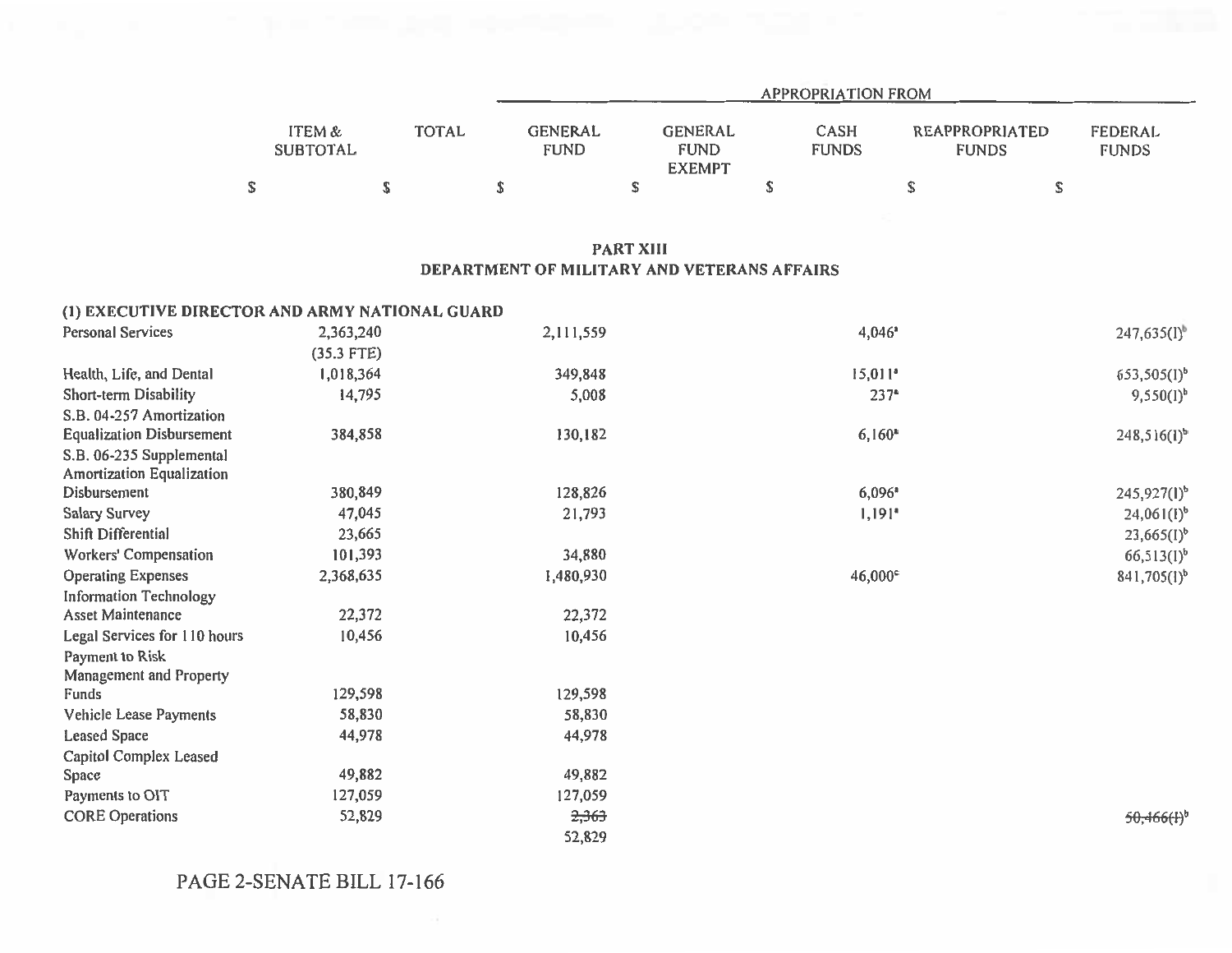|                             |                                      |              | <b>APPROPRIATION FROM</b>     |                                                |    |                       |                                       |                             |  |
|-----------------------------|--------------------------------------|--------------|-------------------------------|------------------------------------------------|----|-----------------------|---------------------------------------|-----------------------------|--|
|                             | <b>ITEM &amp;</b><br><b>SUBTOTAL</b> | <b>TOTAL</b> | <b>GENERAL</b><br><b>FUND</b> | <b>GENERAL</b><br><b>FUND</b><br><b>EXEMPT</b> |    | CASH<br><b>FUNDS</b>  | <b>REAPPROPRIATED</b><br><b>FUNDS</b> | FEDERAL<br><b>FUNDS</b>     |  |
| \$                          | \$                                   |              | \$                            | \$                                             | \$ | \$                    | \$                                    |                             |  |
| Civil Air Patrol Operations | 58,638                               |              | 58,638                        |                                                |    |                       |                                       |                             |  |
| Local Armory Incentive Plan | 46,610                               |              |                               |                                                |    | $46,610$ <sup>*</sup> |                                       |                             |  |
| Distance Learning           | 3,000                                |              |                               |                                                |    | 3,000 <sup>d</sup>    |                                       |                             |  |
| Colorado National Guard     |                                      |              |                               |                                                |    |                       |                                       |                             |  |
| <b>Tuition Fund</b>         | 1,296,157                            |              | 496,157                       |                                                |    |                       | 800,000 <sup>e</sup>                  |                             |  |
|                             | 1,383,319                            |              | 583,319                       |                                                |    |                       |                                       |                             |  |
| Army National Guard         |                                      |              |                               |                                                |    |                       |                                       |                             |  |
| Cooperative Agreement       | 3,818,873                            |              |                               |                                                |    |                       |                                       | $3,818,873(1)$ <sup>b</sup> |  |
|                             |                                      |              |                               |                                                |    |                       |                                       | $(51.5$ FTE)                |  |
|                             |                                      | 12,422,126   |                               |                                                |    |                       |                                       |                             |  |
|                             |                                      | 12,509,288   |                               |                                                |    |                       |                                       |                             |  |

<sup>a</sup> Of these amounts, an estimated \$51,163 shall be from armory rental fees and an estimated \$28,188 shall be from the Western Slope Military Veterans' Cemetery Fund created in Section 28-5-708 (1) (a), C.R.S.

<sup>t</sup> These amounts are pursuant to cooperative agreements with the federal government for operations of the Colorado National Guard and are shown for informational purposes only.

This amount shall be from real estate proceeds, pursuant to Section 28-3-106 (1) (s) (I), C.R.S.

**<sup>d</sup>**This amount shall be from the Distance Learning Cash Fund created in Section 28-3-108, C.R.S.

This amount shall be from the General Fund appropriation to the National Guard Tuition Assistance Fund pursuant to Section 23-3.3-202, C.R.S., in the Department of Higher Education, Colorado Commission on Higher Education Financial Aid, Special Purpose.

| (2) DIVISION OF VETERANS AFFAIRS   |              |             |          |
|------------------------------------|--------------|-------------|----------|
| <b>Veterans Service Operations</b> | 848,303      | 806,106     | 42,197*  |
|                                    | $(12.0$ FTE) |             |          |
| <b>County Veterans Service</b>     |              |             |          |
| <b>Officer Payments</b>            | 657,280      | 657,280     |          |
| Colorado State Veterans            |              |             |          |
| <b>Trust Fund Expenditures</b>     | 803,391      |             | 803,391* |
| Veterans Assistance Grant          |              |             |          |
| Program                            | 1,000,000    | 1,000,000   |          |
|                                    |              | $(0.5$ FTE) |          |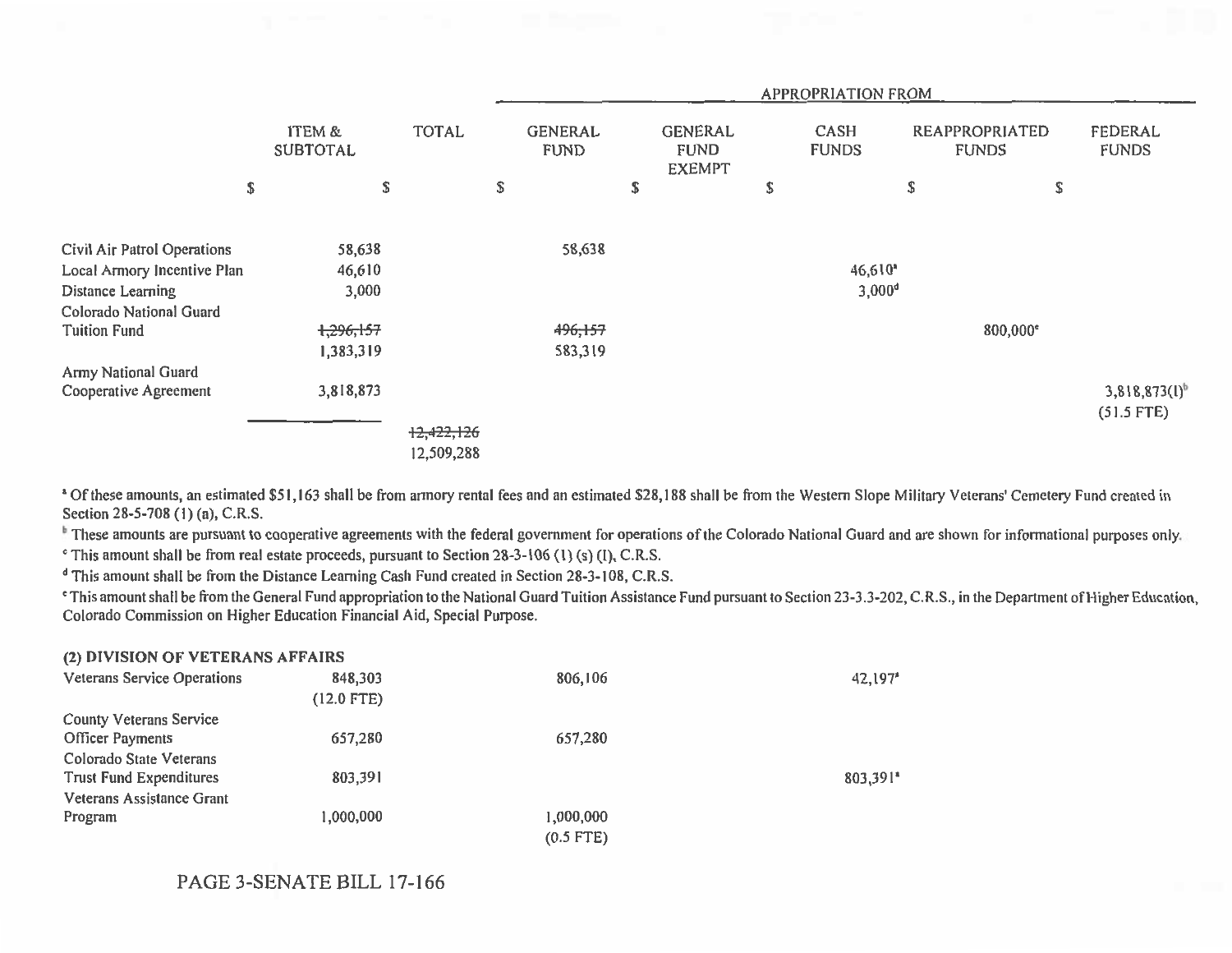|                                    |                           |                        |              |                               | <b>APPROPRIATION FROM</b> |                                                |                      |                      |                                       |                                |                |
|------------------------------------|---------------------------|------------------------|--------------|-------------------------------|---------------------------|------------------------------------------------|----------------------|----------------------|---------------------------------------|--------------------------------|----------------|
|                                    | ITEM &<br><b>SUBTOTAL</b> |                        | <b>TOTAL</b> | <b>GENERAL</b><br><b>FUND</b> |                           | <b>GENERAL</b><br><b>FUND</b><br><b>EXEMPT</b> | CASH<br><b>FUNDS</b> |                      | <b>REAPPROPRIATED</b><br><b>FUNDS</b> | <b>FEDERAL</b><br><b>FUNDS</b> |                |
|                                    | \$                        | \$                     |              | S                             |                           | \$                                             | S                    |                      | S                                     | \$                             |                |
| Western Slope Veterans<br>Cemetery |                           | 541,516<br>$(5.5$ FTE) | 3,850,490    |                               | 186,579                   |                                                |                      | 238,037 <sup>b</sup> |                                       |                                | $116,900(1)^c$ |

' These amounts shall be from the Colorado State Veterans Trust Fund created in Section 28-5-709 (1) (a), C.R.S.

<sup>b</sup> This amount shall be from the Western Slope Military Veterans' Cemetery Fund created in Section 28-5-708 (1) (a), C.R.S.

' This amount shall be from interment fees from the U.S. Department of Veterans Affairs and is shown for informational purposes only.

| (3) AIR NATIONAL GUARD     |              |           |         |                           |
|----------------------------|--------------|-----------|---------|---------------------------|
| Operations and Maintenance |              |           |         |                           |
| Agreement for              |              |           |         |                           |
| <b>Buckley/Greeley</b>     | 2,131,596    |           | 392,180 | $1,739,416(1)^4$          |
|                            | $(26.1$ FTE) |           |         |                           |
| <b>Buckley Cooperative</b> |              |           |         |                           |
| Agreement                  | 1,115,686    |           |         | $1,115,686(1)^n$          |
|                            |              |           |         | $(17.5$ FTE)              |
| Security for Space Command |              |           |         |                           |
| <b>Facility at Greeley</b> | 245,422      |           |         | $245,422(1)$ <sup>*</sup> |
|                            |              |           |         | $(5.0$ FTE)               |
|                            |              | 3,492,704 |         |                           |

' These amounts are pursuant to cooperative agreements with the federal government for operations of the Colorado National Guard and are shown for informational purposes only.

| (4) FEDERAL FUNDED PROGRAMS |             |             |                             |
|-----------------------------|-------------|-------------|-----------------------------|
| Federal Funded Programs     |             |             |                             |
| <b>Operations</b>           | 205,646,369 |             | 205,646,369(I) <sup>*</sup> |
|                             |             |             | $(1,239.0$ FTE)             |
|                             |             | 205,646,369 |                             |

PAGE 4-SENATE BILL 17-166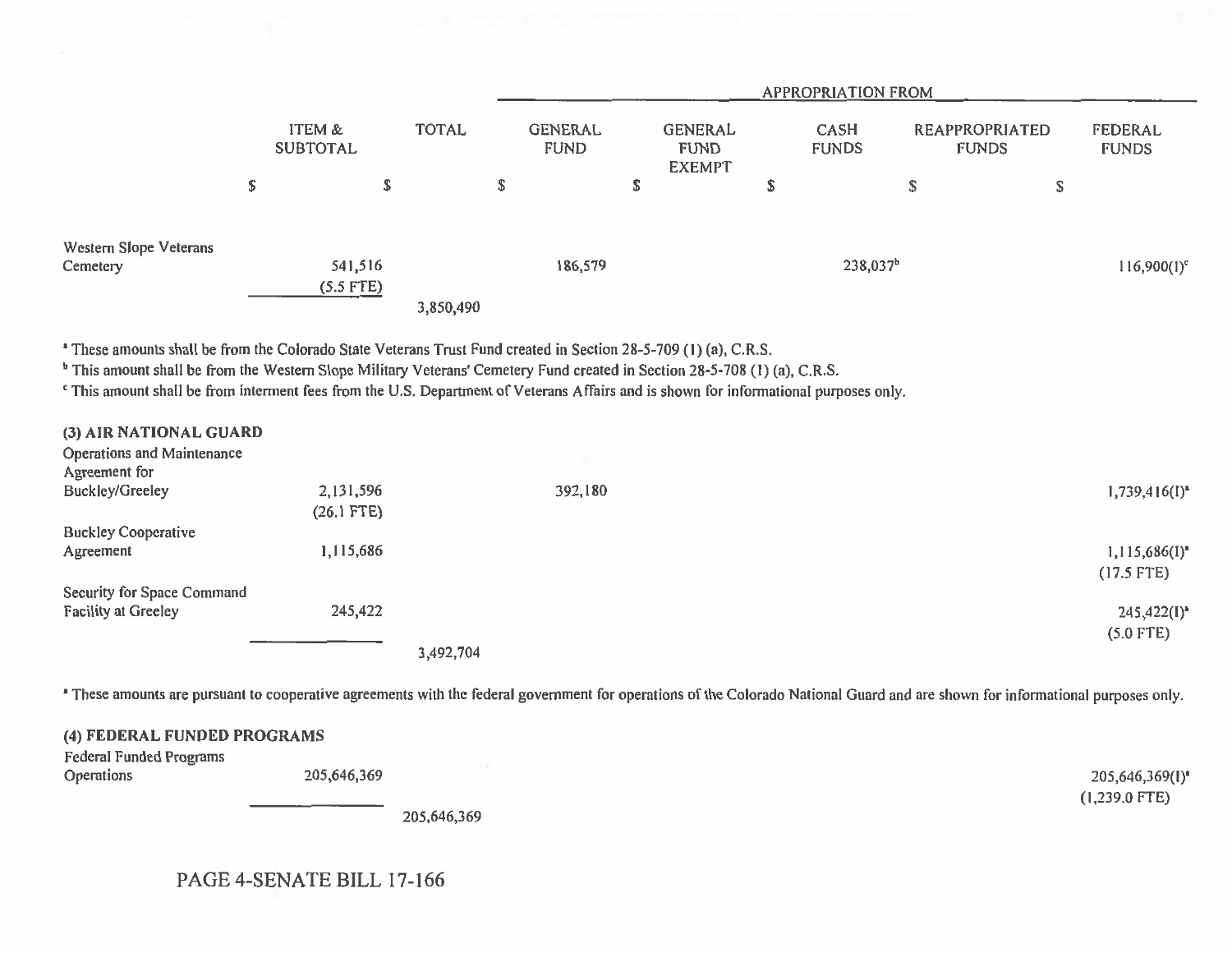|                           | APPROPRIATION FROM |  |                               |                                                |                      |                                |                         |  |  |
|---------------------------|--------------------|--|-------------------------------|------------------------------------------------|----------------------|--------------------------------|-------------------------|--|--|
| ITEM &<br><b>SUBTOTAL</b> | TOTAL              |  | <b>GENERAL</b><br><b>FUND</b> | <b>GENERAL</b><br><b>FUND</b><br><b>EXEMPT</b> | CASH<br><b>FUNDS</b> | REAPPROPRIATED<br><b>FUNDS</b> | FEDERAL<br><b>FUNDS</b> |  |  |
|                           |                    |  |                               |                                                |                      |                                |                         |  |  |

<sup>a</sup> This amount is pursuant to cooperative agreements with the federal government for operations of the Colorado National Guard and is shown for informational purposes only.

| <b>TOTALS PART XIII</b>  |               |             |             |           |                |
|--------------------------|---------------|-------------|-------------|-----------|----------------|
| <b>MILITARY AND</b>      |               |             |             |           |                |
| <b>VETERANS AFFAIRS)</b> | \$225,411,689 | \$8,305,504 | \$1,211,976 | \$800,000 | \$215,094,209* |
|                          | \$225,498,851 | \$8,443,132 |             |           | \$215,043,743" |

**' This amount contains an (I) notation.**